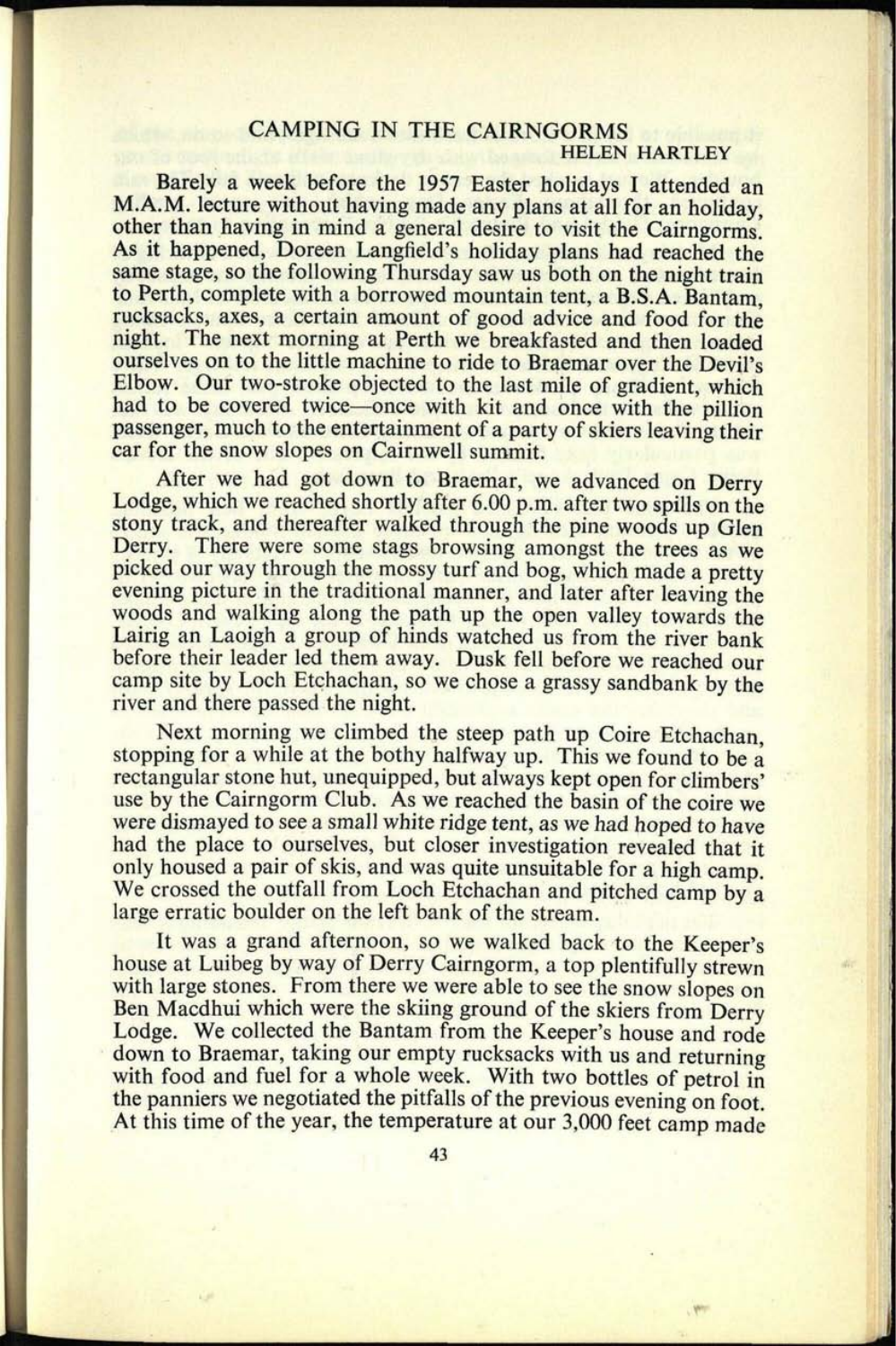it possible to lay in a store of fresh meat, sausages, and so on, which<br>we stored in a larder formed with dry stone walls at the foot of our boulder. We just reached the tent as darkness and rain fell. The rain<br>continued throughout Easter Day, which was spent reading<br>Cairngorm Guides and Plutarch's "Lives," according to taste.<br>Monday was brilliant. Everywhere w

frosted snow, and after a hasty breakfast we crossed the causeway and kicked steps up a firm snow slope on to the shoulder of Macdhui.<br>From here we peered over the cliffs of Stob Coire Sputan Dearg down to the remote Lochan Uaine (one of three "green" lochans<br>in the Cairngorms) which was fringed with miniature icebergs. There<br>followed a steady plod over six-inch deep snow past some ruined<br>stone walls to the massive s extensive, but the view across the Lairig Ghru into the Garbh Coire was particularly fine, flanked by the impressive line of the Devil's Point, Cairn Toul, Angel's Peak and Braeriach.

The wide plateau which extends north from Ben Macdhui<br>provides pleasant walking, and we chose Lochan Buidhe, the source<br>of the River Avon, as a suitable luncheon spot. Actually it is more<br>like a frozen bog than a lochan, a presence by walking into it. Some use this method in mid-summer also. From there it is only a short distance to the top of Cairn Lochan, where we met a solitary walker from Glenmore Lodge and watched two climbers two hundred feet below in a chimney in the magnificent granite cliffs. We carried on to Cairngorm, where the springy moss and short heather made a pleasant mattress that we were sorry to leave. Once down to Loch Avon we found it impossible to cross the river dryshod, and at the outflow of the loch, where the water flowed at knee height over s waded the twenty feet across. Loch Avon is generally reckoned to be<br>the most impressive sheet of water in the Cairngorms, the upper end<br>being dominated by the cliffs of Cairn Etchachan. To end the day we<br>boulder-hopped alo

The next day we set off for the Corrour Bothy, intending to stay there one night and do the round of the Garbh Coire. However, by the time we had contoured below the crags of Coire Sputan Dearg, past Lochan Uaine and round Tailors' Burn by way of a trackless wilderness of large boulders, it was clear that we had neither the time nor the energy for a walk of that length. We therefore dropped down to the Dee, catching *en route* a glimpse of a hare in its white winter coat, and crossed the stepping stones to the bothy. The afternoon was spent climbing Cairn Toul by its rocky south-east ridge and by descending by the north-east side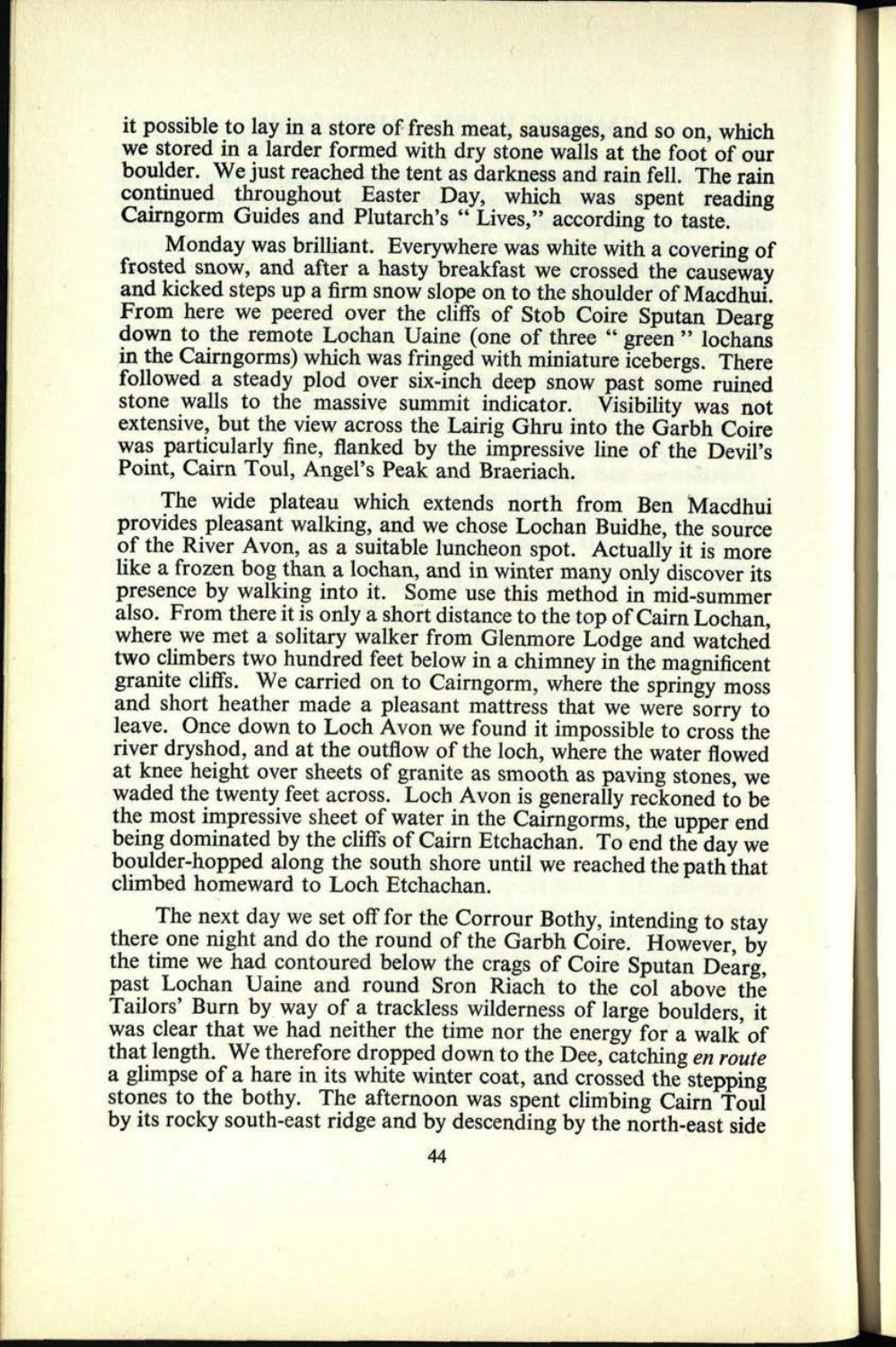of the tiny corrie just under the summit. We spent a reasonably comfortable night in the bothy, having the place to ourselves although it was Easter Tuesday.

The weather remained perfect, so the next day we climbed on to the plateau by the Devil's Point and circuited the Garbh Coire. After following the edge of the coire over Cairn Toul and Angel's Peak, we crossed the massive plateau of Braeriach to look westward down into Glen Einich and regretted we had not the time to inspect its precipitous cliffs more closely. The Wells of Dee were hidden under frozen snow but we could trace the river as it emerged occasionally from the snow blanket. When we reached the waterfall on the lip of the Garbh Coire we lunched with a good view of the Coire Brochain cliffs in front of us, which from this point seem more impressive than those of Cairn Lochan. We finished our meal with our favourite, apricot snow.

Our plan next was to walk through the Lairig Ghru, so we dropped down over Sron na Lairig. As we walked back up the rough track we wondered whether it was worth the effort, but the sight of several ptarmigan walking around in their winter plumage just below the Pools of Dee encouraged us in our efforts. This time we crossed the river to the bothy by the wire hawsers, which we had spotted when descending from Cairn Toul, in preference to the slippery stepping stones. As it was now 6.30 p.m. it was really too late to carry on back to our camp, so after a night of semi-starvation we finished our stay at the bothy by breakfasting on a one-egg cheese omelette which exhausted our supplies.

We returned to camp by an easier roundabout route following the Luibeg Burn, and spent the afternoon eating and sunbathing. This was a day of atmospheric clarity when every detail of the rocky cliffs above Loch Etchachan stood out, and it seemed a pity not to go up Macdhui again to see the extensive panorama. The solitude and distances are such that it did not seem advisable to part company as the more determined member of the party suggested.

The last day was brilliantly fine, and after a similar argument we ascended Beinn Mheadoin which rises behind our camp site and some short distance off. We were able to get some amusement out of scrambling up the granite tors which adorn the mountain, rather like the " warts" of Ben Avon or the " barns" of Bynack. From Beinn Mheadoin we had a longish moorland walk north across the River Avon, following the Lairig an Laoigh, one of the ancient cattle droving " roads." We hoped to press on to Ryvoan Bothy but time was getting short and we turned back up Strath Nethy to Loch Avon and followed the northern shore along to the Shelter Stone before returning to our tent—a more preferable shelter.